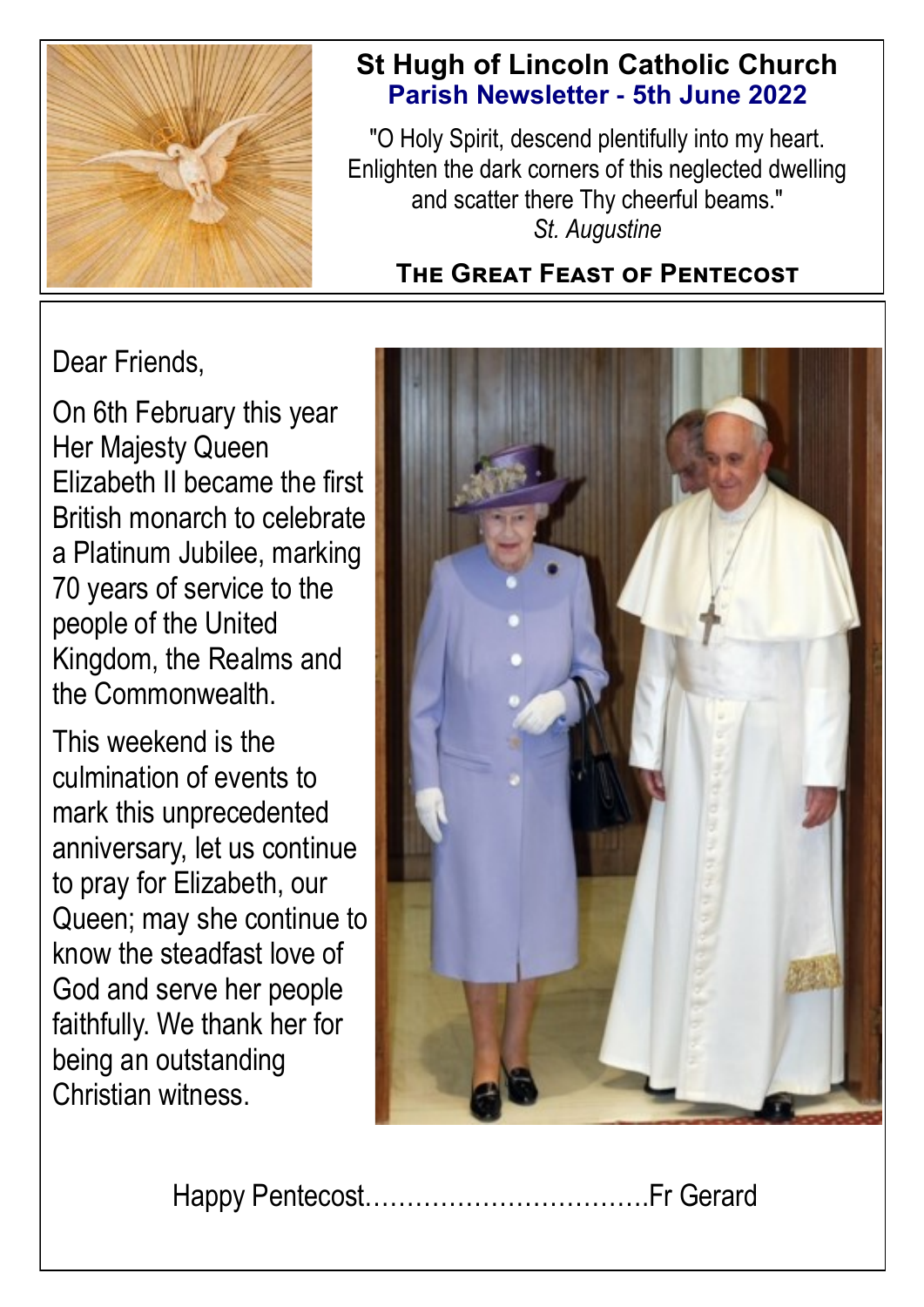## **PARISH CONTACT DETAILS**

95 Victoria Road, Knaphill, Woking GU21 2AA Tel: 01483 472404 Parish Priest: **Rev. Fr Gerard Hatton [gerard.hatton80@gmail.com](mailto:gerard.hatton80@gmail.com)** 

Parish Deacon: **Rev. Dcn Robert Wellbelove**

Parish Office: [knaphill@abdiocese.org.uk](mailto:knaphill@abdiocese.org.uk) Newsletter: [sthughnewsletter@gmail.com](mailto:sthughnewsletter@gmail.com)<br>Aww.sthughoflincoln.com Twitter@StHughKnaphill Hall Bookings: Helen Naughton-01483 Twitter@StHughKnaphill Hall Bookings: Helen Naughton-01483 475922 *The Arundel & Brighton Diocesan Trust is a Registered Charity No 252878*

**Please join and support St Hugh's Church** on #easyfundraising, you'll raise FREE donations with your everyday shopping. It's quick and easy to sign up! Plus, once you've raised your first £5. easyfundraising will double it! Sign up now: [https://www.easyfundraising.org.uk/support-a-good-cause/step-](https://www.easyfundraising.org.uk/support-a-good-cause/step-1/?invite=25EYUB&char=252616&referral-campaign=s2s&utm_source=refsharebox)[1/?invite=25EYUB&char=252616&referral-campaign=s2s&utm\\_source=refsharebox](https://www.easyfundraising.org.uk/support-a-good-cause/step-1/?invite=25EYUB&char=252616&referral-campaign=s2s&utm_source=refsharebox) To date £387.76 has

been raised from the 15 parishioners who have signed up, just by doing their online shopping via #easyfundraising and then going into the website of their choice!

# **St Hugh of Lincoln Catholic Primary School - Learning Support Assistant**

We are looking to appoint a Learning Support Assistant. You will help support learning within the classroom working with and supporting the class teacher. You will also help provide the children with a safe and secure environment. This role also includes a lunchtime duty.

The post is Monday to Friday (term time only plus 3 inset days) working from 08.45am to 3.15pm. This is a fixed term post until July 2023. So if you are:

- Someone who enjoys working with children and always puts their needs first
- Looking for a position that is varied, fulfilling and rewarding
- Energetic and patient with a keen sense of humour
- A real team player

Interested candidates are warmly invited to contact the school if you would like to discuss the role in more depth. Candidates who are successfully shortlisted will be contacted shortly after the closing date, **7th June 2022**.

For further information visit https://www.eteach.com/job/learning-support-assistant-1240366

**LOURDES PILGRIMAGE:** The Pilgrimage Office has received several applications from Pilgrims who will require assistance to join this year's Lourdes Pilgrimage, but they are short of helpers. They are looking for helpers who are fit and well and able to support others. Subsidies are available to go towards them meeting the costs of the pilgrimage. It will be necessary to refuse some pilgrims who require assistance if there are not a significant number of fit helpers applying in the next few weeks, so please do apply if you can spare the time to help those in need. The Pilgrimage Office is happy to answer any questions anyone has prior to applying, 01403 740110, [office@ablourdes.org.](mailto:office@ablourdes.org)

## **Woking Foodbank Next Collection This Sunday**

There will be a collection point in the Narthex this Saturday and Sunday and **donations will be collected after the 11.30am Mass.** They are currently in need of: long life whole milk, tinned salmon, tinned custard, tinned ham, long life sponge puddings, coffee (small jars), hot chocolate, crisps, nappies (size 3), shampoo, hair conditioner, bleach. Please place donations in the boxes provided. Thank you.

## **Dates for your Diary**

**4th/5th June** pray for Her Majesty the Queen at Sunday Masses for **her Platinum Jubilee Wednesday 8th June** Annual Grandparents' Pilgrimage, West Grinstead from 11am-3pm. **15th-16th June**, Corpus Christi Carpet of Flowers at Arundel Cathedral.

**Saturday 25th June** 11.30am, Bishop Richard will be hosting an informal coffee morning to discuss our response to the refugee crisis at St Gabriel's Hall, Billingshurst, RH14 9QH. P[lease sign up](https://abdiocese.us9.list-manage.com/track/click?u=6ad3715cf61665df736c264a6&id=a067bd4425&e=d2c363f876) here.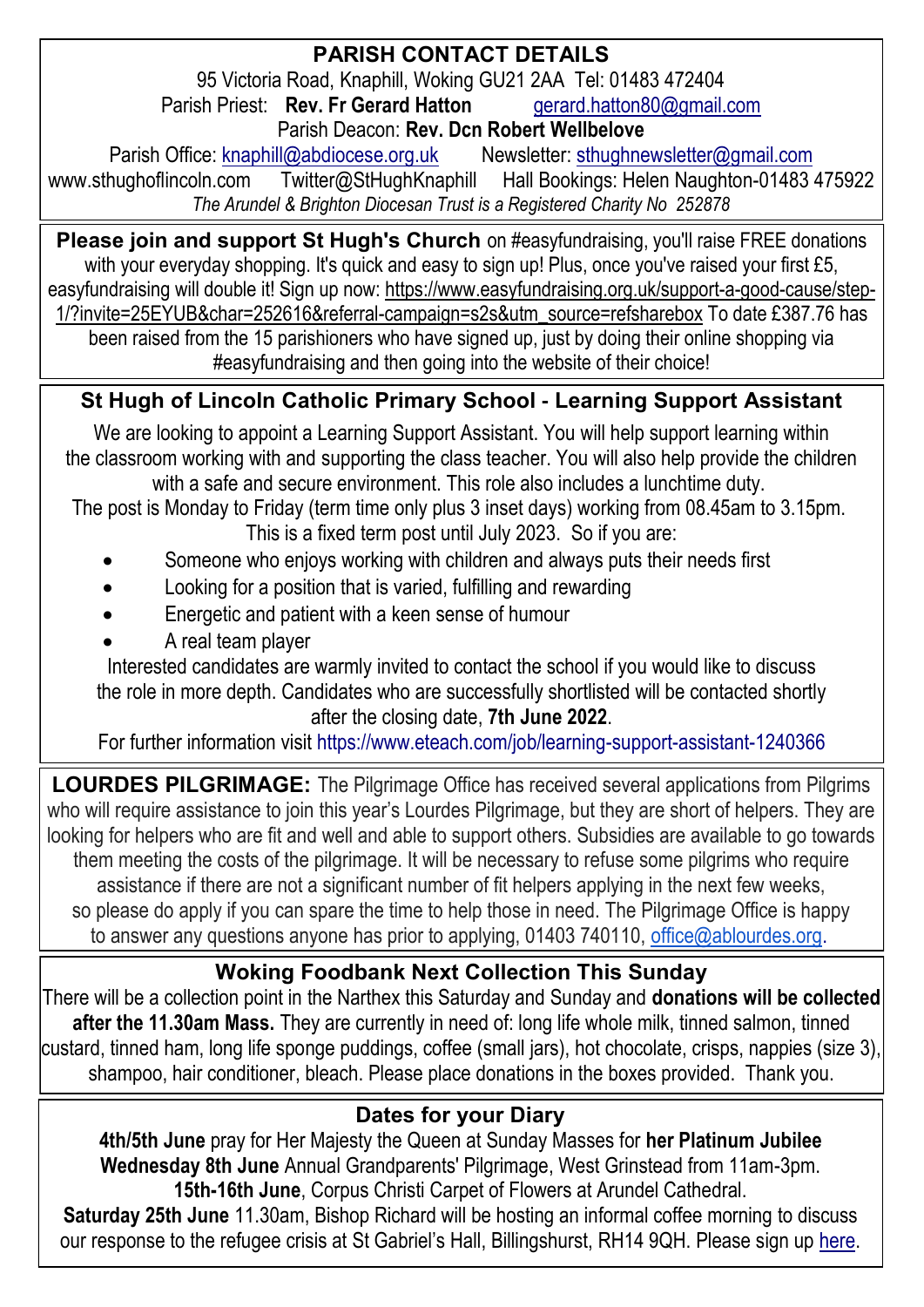#### **Summer Fayre**

## **Saturday 25 June at St Hugh's School, Five Oaks Close - 12 noon - 3.00pm**

We are getting excited about putting on the Summer Fayre once again after two years! As always, it is a joint venture between the Parish and School and is one of the main fundraising events in our calendar. However, we cannot do it without your assistance. We would welcome your help in the following areas:

- Manning a stall on a rota basis.
- BBQ help would be very welcome, again on a rota basis.
- Gazebo loan need some extras around the field to keep everyone safe from the sun!
- Setting up and clearing away the former is particularly key to getting everything in place for the start of the Fayre. If you are available from 9.00am for an hour or so, or at the end of the Fayre, please come forward; we could really do with you!
- Matched Giving Many companies (M&S, High Street banks, Argos, Sainsbury's, BT, Thames Water and many, many more) support charities through a Matched Giving scheme. If you are an employee of a company that supports charities and you are willing to personally be involved in a stall at the Fayre (even for an hour) contact your HR department for further details; whatever monies the stall makes that you are part of your company will match it. Some companies may match the fundraising total for the event! You won't know unless you ask!
- NOW wanted wrapped sweets, soft toys, new/nearly new toys and bottles (soft drinks, beers, wines, spirits) for the Bottle Tombola. Box in the narthex to receive donations.
- Advertising space in our programme is available. Do you have a business you want to promote? We can help!
- Grand Draw tickets will be on sale after all Masses **THIS** weekend.
- Cakes will be needed on the day!

**If you can help with any way, please contact Parish Office or Anne [am.rushton@btopenworld.com](mailto:am.rushton@btopenworld.com)**

#### **Returning to Mass at Pentecost**

The Bishops of England and Wales have issued a statement about the restoration of the Sunday Obligation at Pentecost. "We thank God that this situation has now changed. The pressing challenges of the pandemic have lessened significantly. Most people have resumed the wide range of normal activities, no longer restricted by the previous Covid measures. We therefore believe that the reasons which have prevented Catholics from attending Mass on Sundays and Holy Days of Obligation no longer apply. We understand there will still be some members of our congregations who, for reasons of health, do not feel safe enough to return to Mass. It has always been the understanding of the Church that when the freedom of any Catholic to attend Mass in person is impeded for a serious reason, because of situations such as ill health, care for the sick or legitimate fear, this is not a breach of the Sunday Obligation."

**Annual Pilgrimage of Reparation & Consecration at Our Lady of Consolation**, West Grinstead, **Saturday 16th July**, 12.15pm - 4.15pm. The day includes Mass and a personal Consecration to Our Lady. Contact Linda T: 01273 463463 or Jayne E: [jayne.lock1@gmail.com](mailto:jayne.lock1@gmail.com)

**Helping Ukranian Refugees:** The Diocese continues to promote **CAFOD's Ukraine Appeal** to parishes and people wishing to give financially. You can give to CAFOD's Appeal [here.](https://cafod.org.uk/Give) You can access **Reset's website** at: [https://www.homesforukraine.org.uk](https://www.homesforukraine.org.uk/) with the site also available in Ukrainian. You can find out more about the Government's **Homes for Ukraine** initiative [here.](https://homesforukraine.campaign.gov.uk/) To find out about the **Family Scheme Visa** click on [this link.](https://www.gov.uk/guidance/apply-for-a-ukraine-family-scheme-visa)

**Prayers:** We offer our prayers for the people of Ukraine, for their safety and also for the people in Russia and an end to this devastating conflict. Keep also in your prayers the housebound, those who are in the Hospice and for those who are suffering and we commend them all to our Blessed Mother.